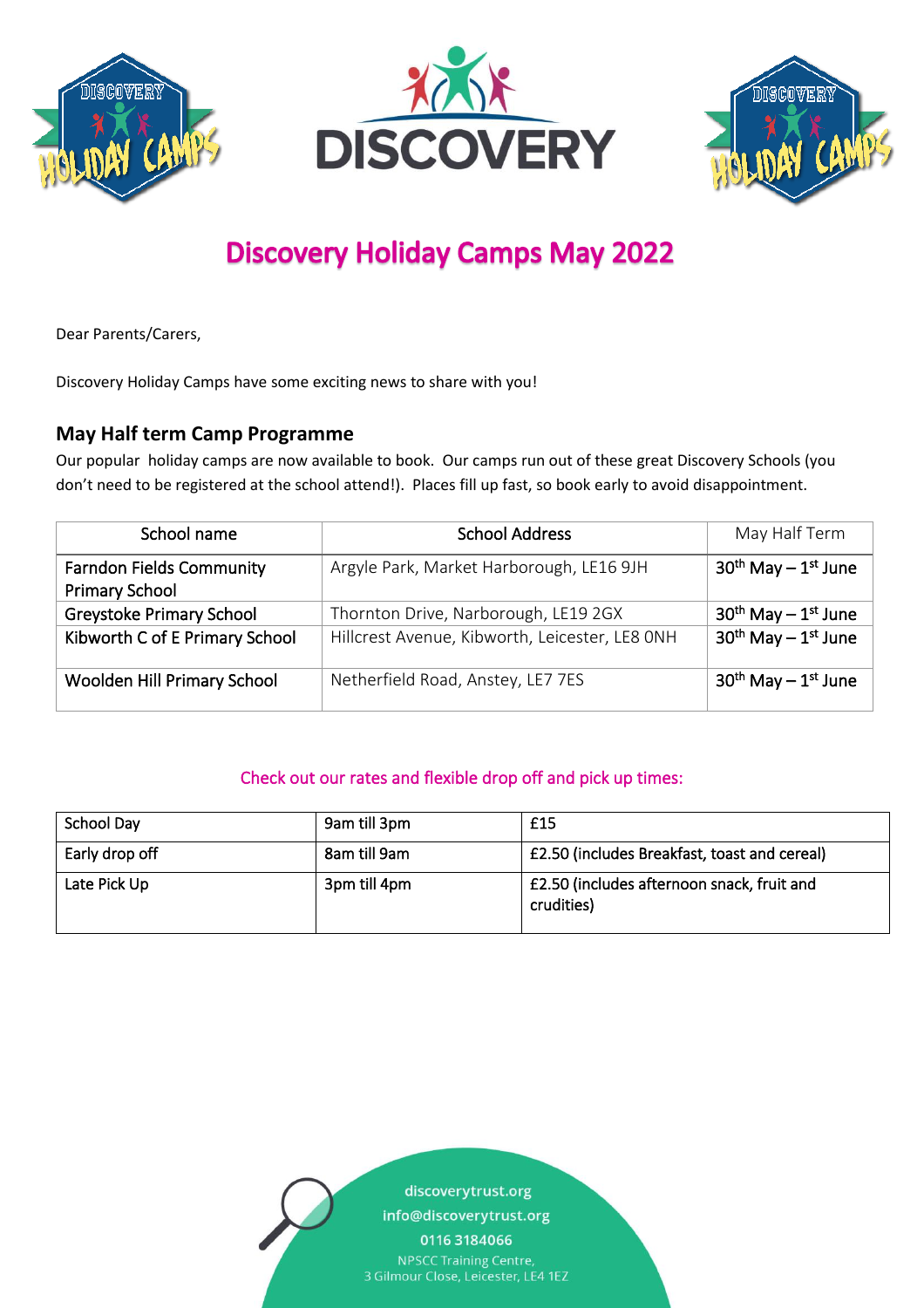## **Registration**

We are changing the way you book Holiday Camps and will be introducing iPAL, a new Holiday Camp, booking and payment system. iPAL will help you manage, book and pay for your child's sessional childcare, all in one secure place. The system is easy to use and will save you time, not to mention confirmation will be quicker and you can access more information about the clubs all through the iPal portal.

Registering for iPAL couldn't be easier. You only need to complete the registration process once and your details are then stored securely for future bookings.

| Register with iPAL in 5 easy steps |                                                                                                                                                                                                                                                                                                                                                                                           |  |  |  |
|------------------------------------|-------------------------------------------------------------------------------------------------------------------------------------------------------------------------------------------------------------------------------------------------------------------------------------------------------------------------------------------------------------------------------------------|--|--|--|
| Step 1:                            | Visit www.discoveryholidaycamps.co.uk                                                                                                                                                                                                                                                                                                                                                     |  |  |  |
| Step 2:                            | Select 'BOOK NOW'                                                                                                                                                                                                                                                                                                                                                                         |  |  |  |
| Step 3:                            | Select 'BOOK & PAY'                                                                                                                                                                                                                                                                                                                                                                       |  |  |  |
| Step 4:                            | Select 'PARENT LOGIN' in the top right-hand corner and select the option to 'Register as a Parent'.<br>Complete the new parent registration form and click register, at this point you will receive a<br>confirmation email, please note this email may go into your junk folder, please mark it as safe.<br>It is important to make a note of your username and password for future use. |  |  |  |
| Step 5:                            | Once you have completed your registration you will then be prompted to add your child or children.                                                                                                                                                                                                                                                                                        |  |  |  |

For more information and to watch the tutorial video to guide you through the registration process and learn how to book, pay and manage sessions, visit [www.ipal.education/parents-user-video.](https://www.ipal.education/parents-user-video)

**Hints And Tips 1** 

Look out for the "Hints and Tips" icon in the portal itself for even more video support and information.

## **Bookings**

**Make Bookings** Once you have registered your child/ren you can then make your booking by selecting Select your camp location and choose DISCOVERY HOLIDAY CAMPS

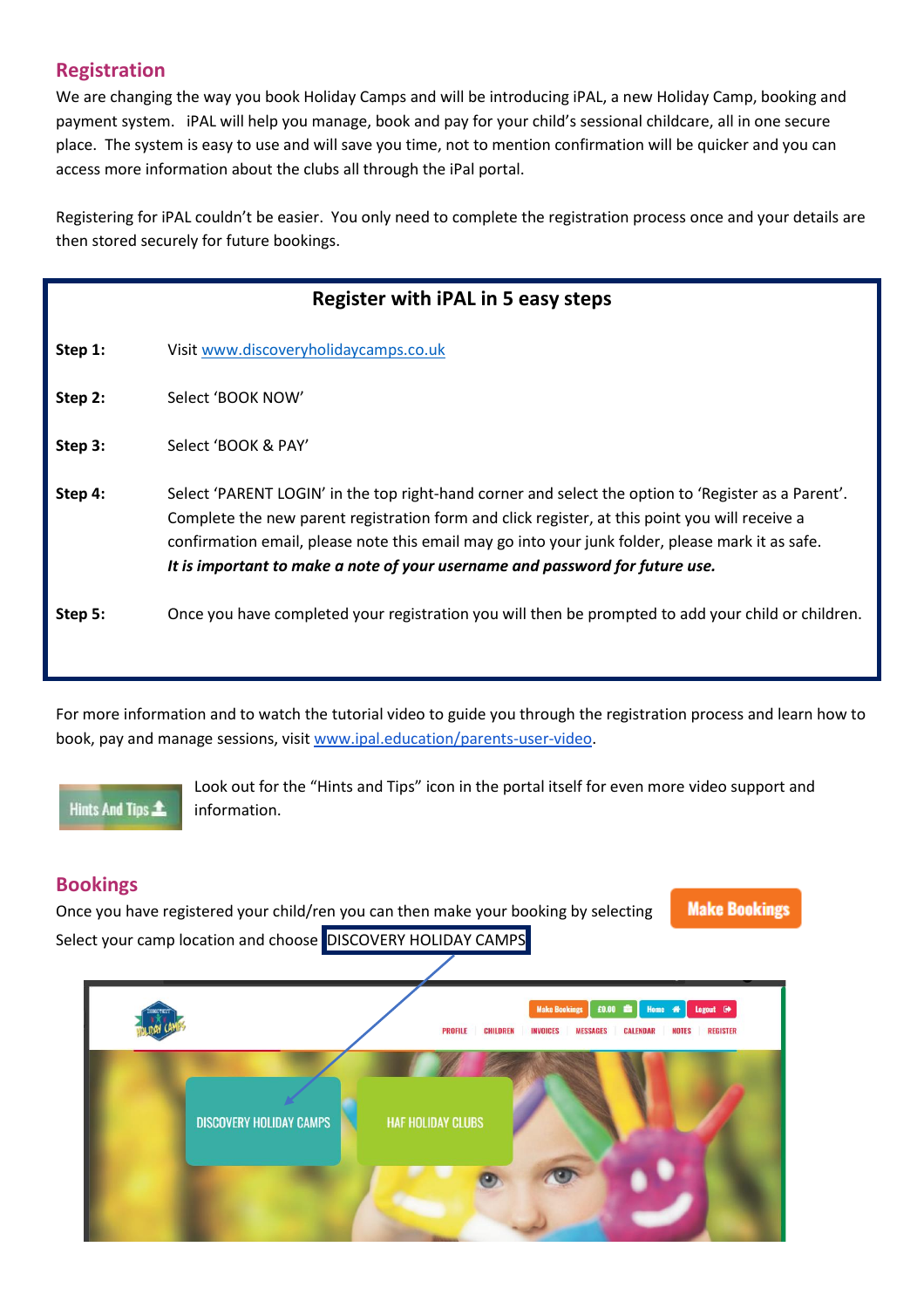#### **Select your required dates**



#### **Select your session times**

| <b>Select Times / Sessions</b><br><b>Enlarge</b> |                                                     |                                      |                                       |              |  |
|--------------------------------------------------|-----------------------------------------------------|--------------------------------------|---------------------------------------|--------------|--|
| <b>Date</b>                                      | <b>Early Bird Drop Off</b><br>08:00 - 09:00 (£2.50) | School Day 09:00 -<br>15:00 (£15.00) | Late Pick Up 15:00 -<br>16:00 (£2.50) | <b>Total</b> |  |
| Mon 11-04-2022                                   |                                                     | $\checkmark$                         |                                       | £15.00       |  |
| Tue 12-04-2022                                   |                                                     | $\checkmark$                         | $\checkmark$                          | £17.50       |  |
| Wed 13-04-2022                                   |                                                     | ▽                                    |                                       | £15.00       |  |
| Thu 14-04-2022                                   |                                                     | $\checkmark$                         |                                       | £15.00       |  |
| Net Total: £62.50                                |                                                     |                                      |                                       |              |  |

#### **Add your child/ren and then proceed to payment**

| <b>Add Children</b>        |                                                                                                         | <b>Course Summary</b>     |                |
|----------------------------|---------------------------------------------------------------------------------------------------------|---------------------------|----------------|
| <b>Name</b>                | <b>Account</b>                                                                                          | <b>Name</b>               | <b>Account</b> |
| Testy Two<br><b>Active</b> | Course Id: #11061<br>Farndon Fields Easter Holiday<br>Camp<br><b>View Details / Remove</b><br>Sub Total | £62.50<br>£62.50          |                |
|                            |                                                                                                         | <b>Proceed To Payment</b> |                |
|                            |                                                                                                         | <b>Book More</b>          |                |
|                            |                                                                                                         |                           |                |